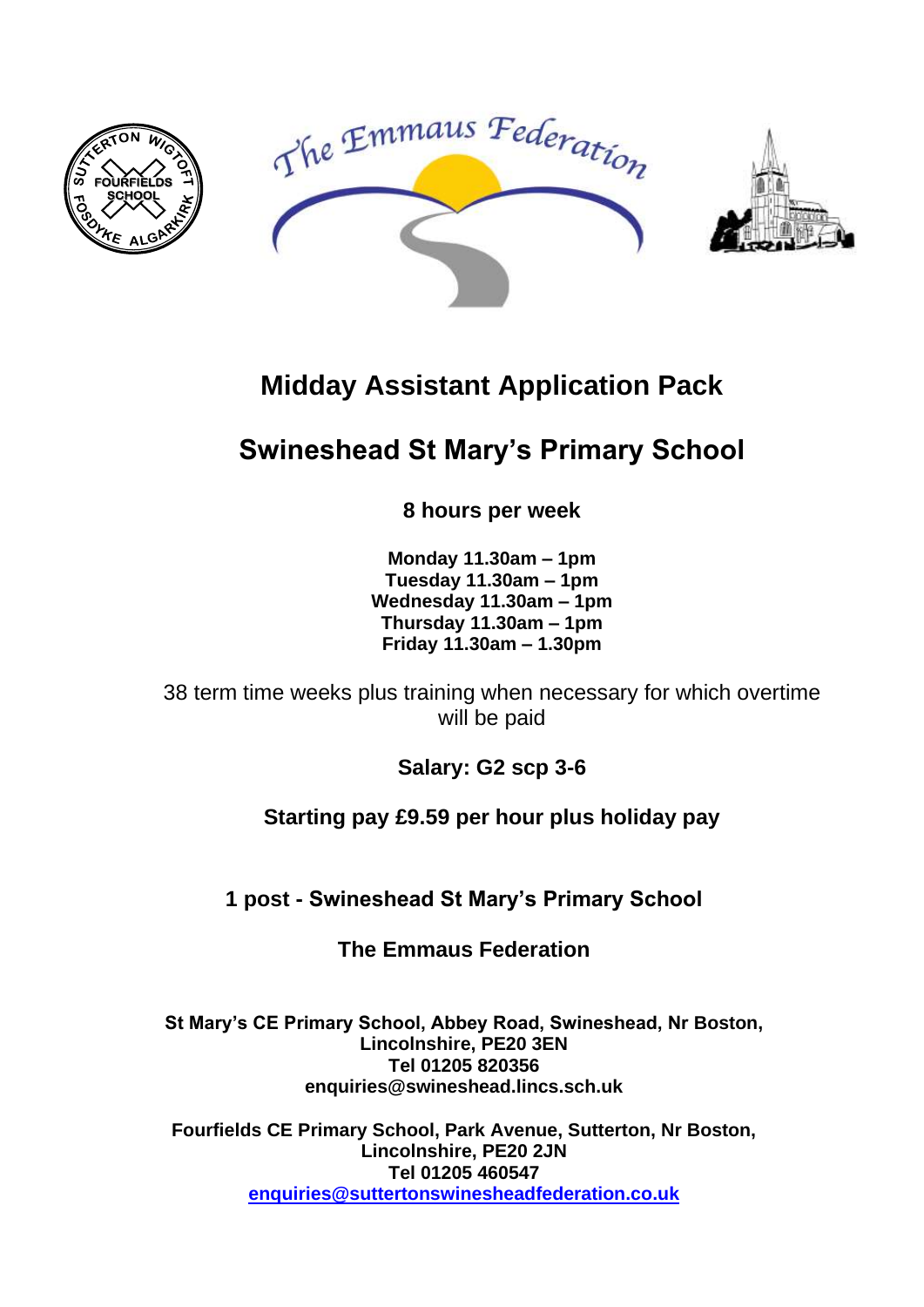Everyone in school is committed to doing their best, as educational and pastoral professionals, for each and every child. To do this we try to ensure that our school is colourful, exciting and welcoming to all who enter it where children and adults feel secure and confident enough to experiment and take risks, whilst always striving for excellence.

We know that each of our children comes to school with different experiences, knowledge and skills and that each has different learning needs and preferred ways of learning. We therefore aim to match our provision to the needs of each child.

We seek to not only provide an environment which promotes achievement in learning but also one of warmth, security and care, valuing each member of the school community and working to encourage the realisation of each individual's potential.

We celebrate all achievement whether big or small and challenge our children (and ourselves) to improve even more. We encourage a 'can do' culture, a thirst for life-long learning and a pride in each other's skills and attributes

All children need to be cherished, protected and nurtured. Our mission is to help them to be the best that they can be in a safe and caring learning environment where respect, responsibility and co-operation are valued.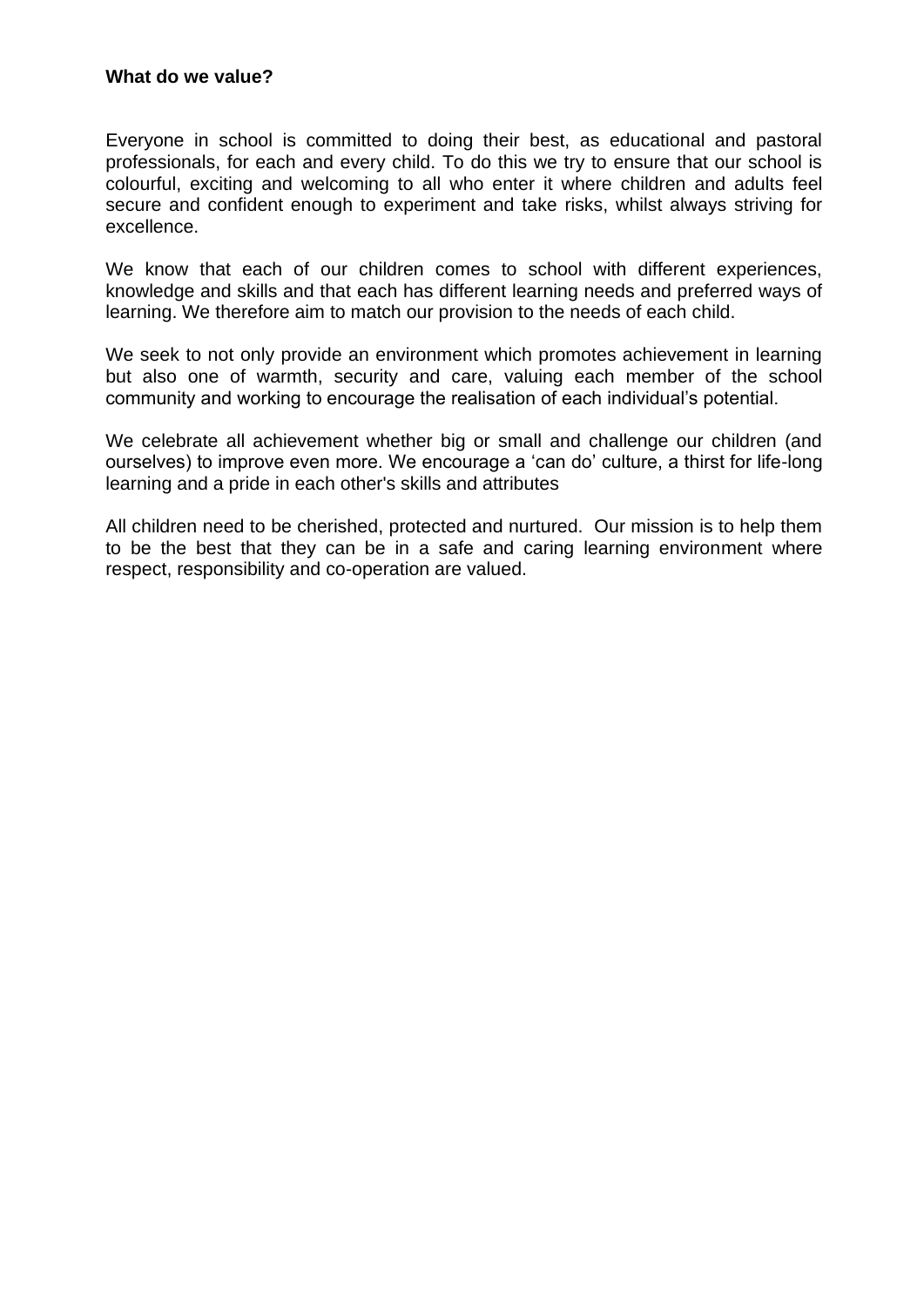## **Contents**

Foreword from the Executive Head Teacher

How to apply for the post of Midday Assistant

Job Description

Application Form (separate attachment)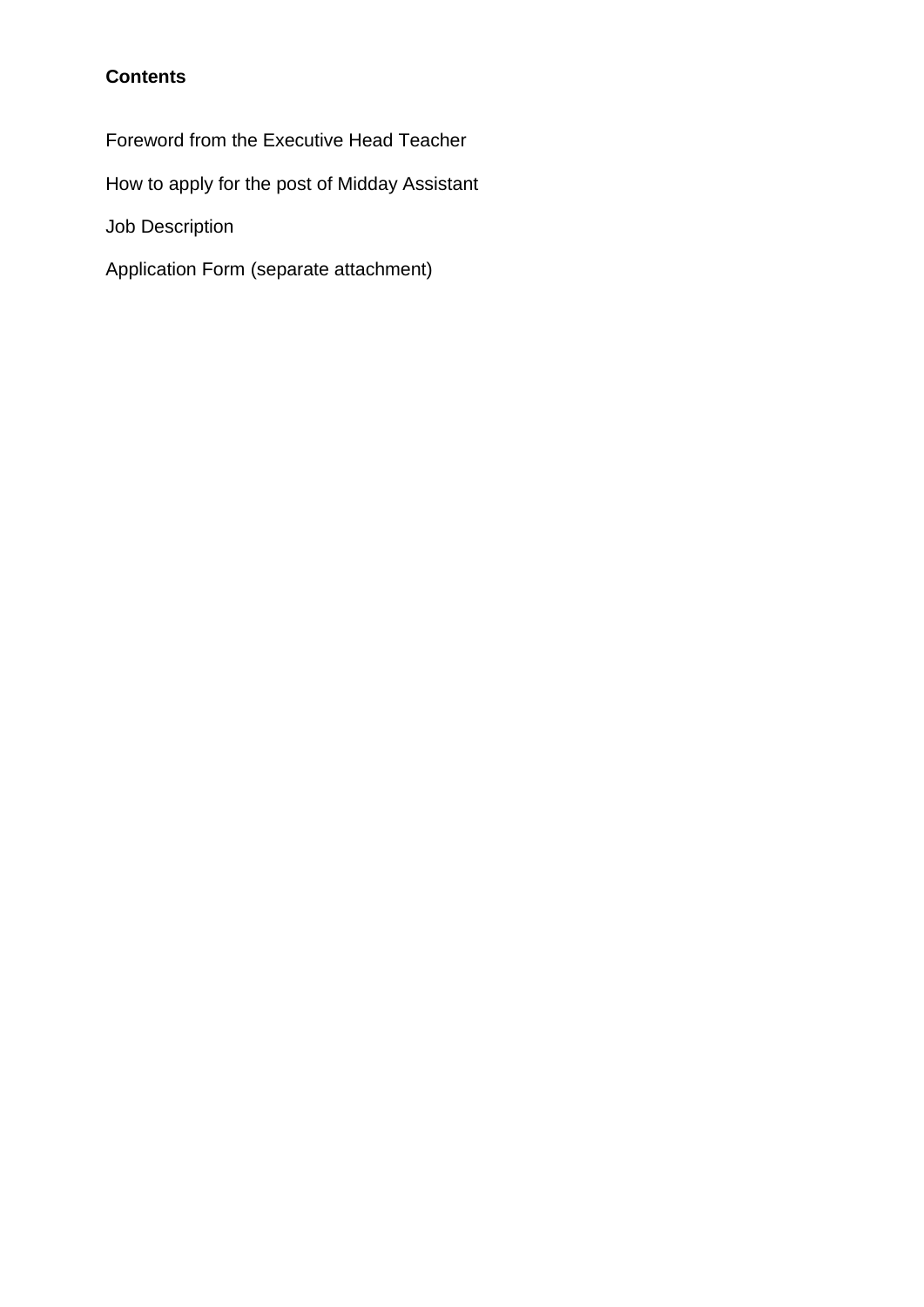Dear Applicant,

We would like to send you a warm welcome and thank you for taking an interest in the post of Midday Assistant at our school. We are proud of our children, they work hard, are a pleasure to teach and are well behaved.

We are part of a Federation and we have an Executive Head Teacher, a Head of School and Key Stage phase Leaders. Both of our schools are church schools.

We are lucky to have lovely school grounds. We are looking for a new midday assistant to work during term time. The job involves serving food, helping in the lunch hall, cleaning up, supervising playtimes on the playground or inside during wet play and administering first aid once appropriately trained, as well as upholding good behaviour.

Previous experience of working with children or in a food environment is beneficial but not essential as full training will be given. We would like our new midday assistant to be friendly, have a good sense of humour and work well in our team.

If you need further information please contact the school office in 01205 820356.

Yours sincerely

Mrs C Collett Executive Head Teacher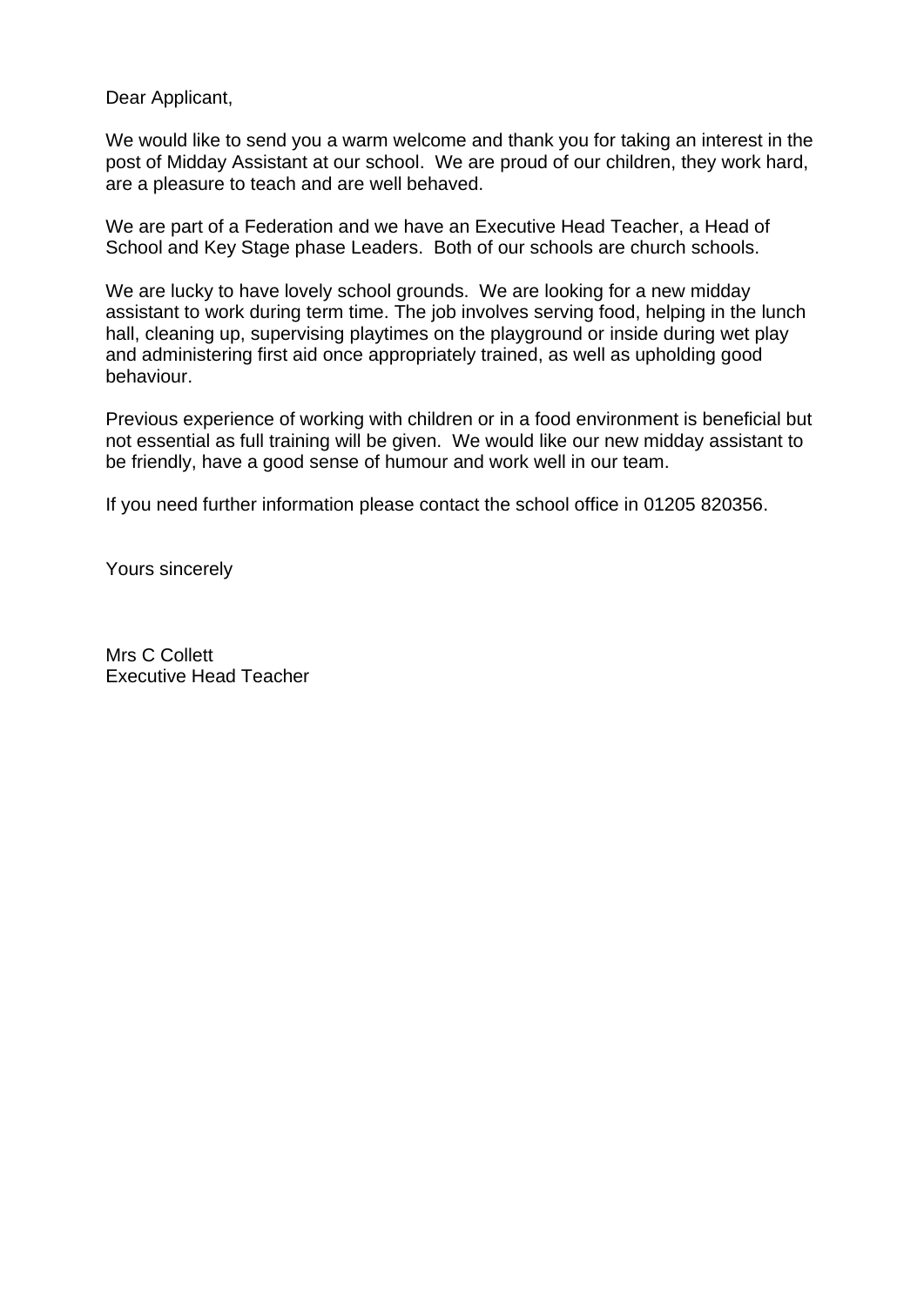#### **How to apply for the post of Midday Assistant**

- Your application form must be fully completed with any gaps in education or employment fully explained.
- Please ensure that your supporting statement provides information detailing your experience, skills, and knowledge and how this relates to the role
- Deadline for receipt of applications is 9am on Friday 1<sup>st</sup> July 2022
- Interview date to be confirmed.
- The post is to start as soon as possible, subject to satisfactory references, a health assessment questionnaire and an enhanced DBS check.

Please return your completed application form to:

Mrs E Woods School Business Manager Swineshead St Mary's Primary School Abbey Road **Swineshead** Boston PE20 3EN

Applications by email will be accepted. We advise that you request a confirmation email. If you don't receive this email please ring us to confirm receipt of your application.

[emma.woods@suttertonswinesheadfederation.co.uk](mailto:emma.woods@suttertonswinesheadfederation.co.uk)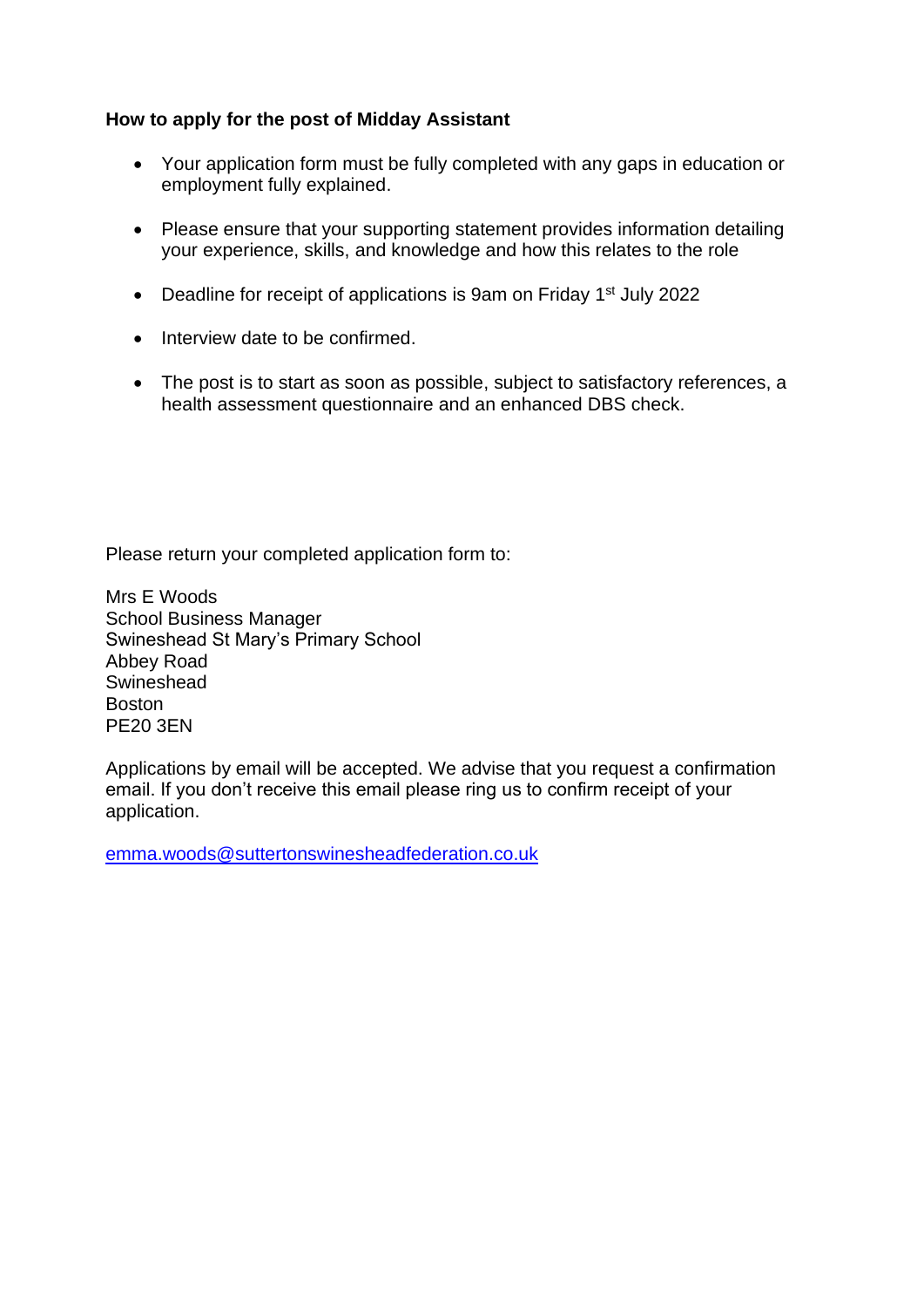#### **LINCOLNSHIRE COUNTY COUNCIL JOB TITLE: Midday Supervisory Assistant JEM Number 01-102 GRADE: G2 scp 3-6 REPORTS TO: Headteacher/Midday Controller (or other designated person)**

## **1. PURPOSE OF JOB:**

To be responsible to the Headteacher, through the line manager, or other designated person, for the supervision of children during the midday break.

## **2. MAIN RESPONSIBILITIES, TASKS & DUTIES**

- Supervise children during the meal, in the playground, classrooms, corridors, cloakrooms, toilets, etc and escort children between premises where necessary.
- Where applicable may also be required to prepare rooms for dining, including setting out tables and chairs or desks covers, as appropriate.
- Distribute meals and serve water where required.
- Clear tables and collect rubbish, wash and stack away tables, chairs, water jugs and covers and clean dining area as required.

## **3. MANAGEMENT OF PEOPLE/SUPERVISION OF PEOPLE**

• None

## **4. CREATIVITY AND INNOVATION**

Work carried out within procedures presenting little opportunity for creativity only within the clearly defined role, e.g. a query from a pupil. Queries of a complex nature may be referred to a line manager.

## **5. CONTACTS AND RELATIONSHIPS**

The post holder will have contact with Headteacher, school employees and pupils there may be occasional contact with visitors to the school.

## **6. DECISIONS**

## **a) Discretion**

Working within clearly defined procedures, generally discretion is made within a range of set alternatives

#### b) **Consequences**

Child centred and impacts on activities during lunchtime period

#### **7. RESOURCES**

Little or no responsibility for physical resources e.g. children's personal **Possessions** 

## **8. WORK ENVIRONMENT**

## a) **Work Demands**

Interruptions are intrinsic to the role but cause no major change to the overall task

## b) **Physical Demands**

Possibly moving handling furniture, assisting children to get lunch, cutlery, plates etc.

## c) **Working Conditions**

Subject to a moderate amount of noise that is generally expected when working